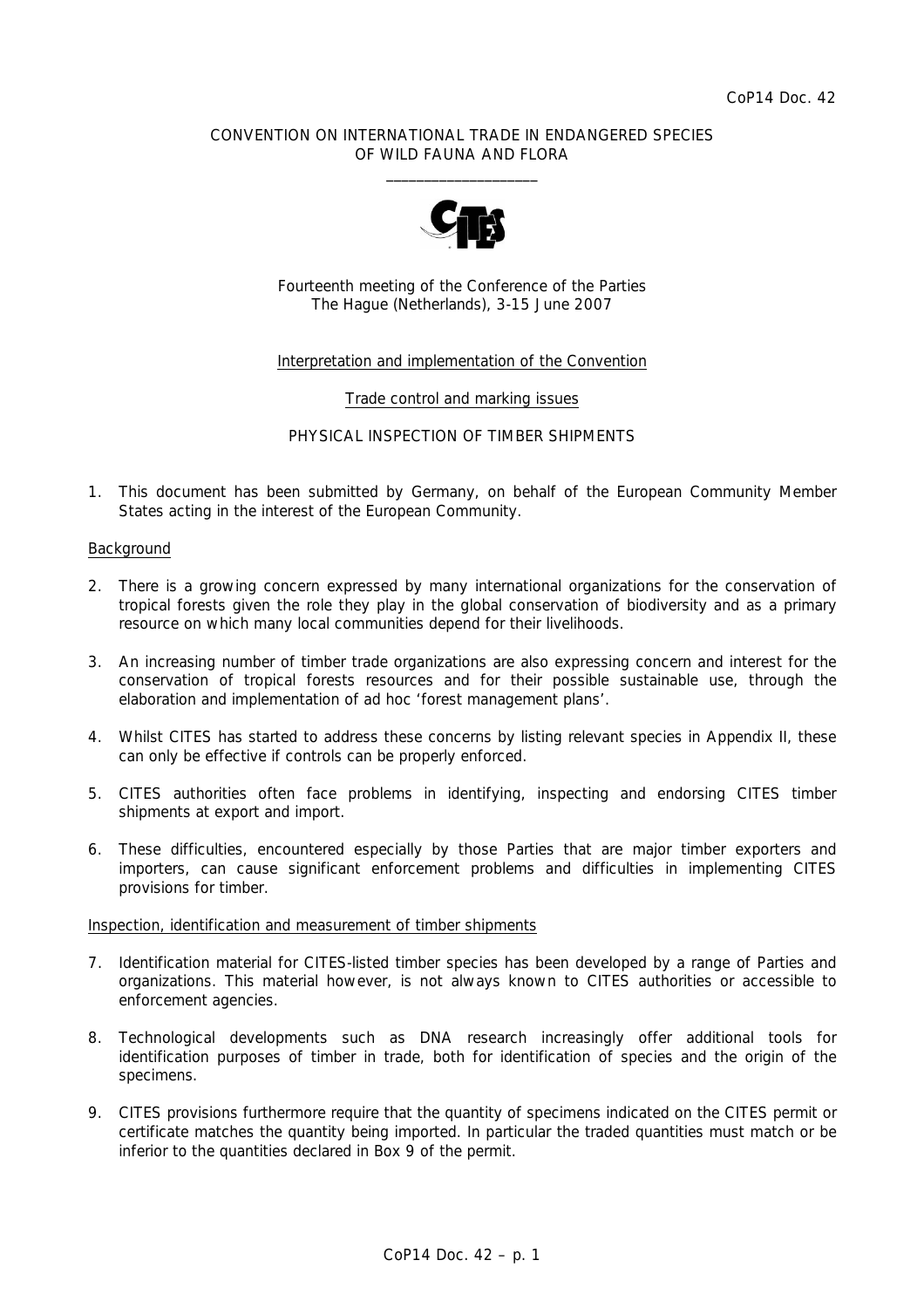- 10. While verifying the quantity reported on the CITES permit and the one actually imported can be relatively simple for the vast majority of species included in the Appendices, provided that controls are carried out at import, this can prove to be difficult for timber.
- 11. The inspection, identification and assessment of the volume of timber shipments can be very difficult, owing to various conditions, such as for instance the various sizes of elements of packed sawn wood, the possibility of having mixed shipments with wood of a different species hidden under logs of another species, the difficulty of accessing the containers in which the shipments are transported, the difficult identification, especially of sawn wood elements, and the fact that timber is often transported in very large quantities.
- 12. Moreover depending on the specific annotation with which a timber species is included in CITES (#5; #6; #7), different parts and products are subject to the provisions of the Convention. In Resolution Conf. 10.13 (Rev. CoP13), definitions are provided in relation to timber parts and derivatives, according to the HS system.
- 13. According to these definitions, even pallets, bundles, covers and protections, and covering sawn wood elements have to be taken into account for the total determination of the volume, even if it is known that they are not commercially valuable. With the practices currently in use, this can lead to a different total volume calculation when inspecting the shipment at the port of import and therefore to possible seizures.
- 14. Additionally, when inspecting logs or round wood in general, it would be of prime importance for the inspectors to know that the commercial measure of logs taken sometimes excludes the bark, sapwood and possible defective parts of the log, and also that various degrees of tolerance have to be applied in order to take into account the continuous variations in size and moisture content due to the hygroscopicity of wood.

# Recommendation

- 15. Therefore, Germany, on behalf of the Member States of the European Community, believes that action should be taken in order to give guidance to the Parties with regard to the enforcement of CITES timber listings, with a particular focus on identification and on the development of a methodology for the physical inspection of timber shipments.
- 16. Accordingly, Germany is submitting two draft decisions directed to the Standing Committee and the Secretariat in the Annex to this document, as a joint proposal of the Member States acting on behalf of the European Community.

#### COMMENTS FROM THE SECRETARIAT

- A. The Secretariat agrees with the proponent that Parties would benefit from further advice and guidance on timber identification tools and methodologies related to physical inspection of timber shipments.
- B. The Secretariat notes that having the Standing Committee develop implementation guidelines for CITES-listed timber species, focusing primarily on development of a methodology for physical inspections of timber shipments, represents a major undertaking, though presumably much work on inspection of timber shipments has already been done by various bodies and organizations.
- C. Both proposed draft decisions could be directed to the Secretariat and be subject to available staff time and funding, firstly to identify existing timber identification tools, and secondly to draft, in consultation with the Plants Committee, Parties and relevant organizations (including the World Customs Organization), a methodology for physical inspections of timber shipments. A third draft decision would be needed, directing the Standing Committee to consider the information provided by the Secretariat with a view to establishing draft guidelines for implementation of CITES controls for timber species, for consideration at CoP15.